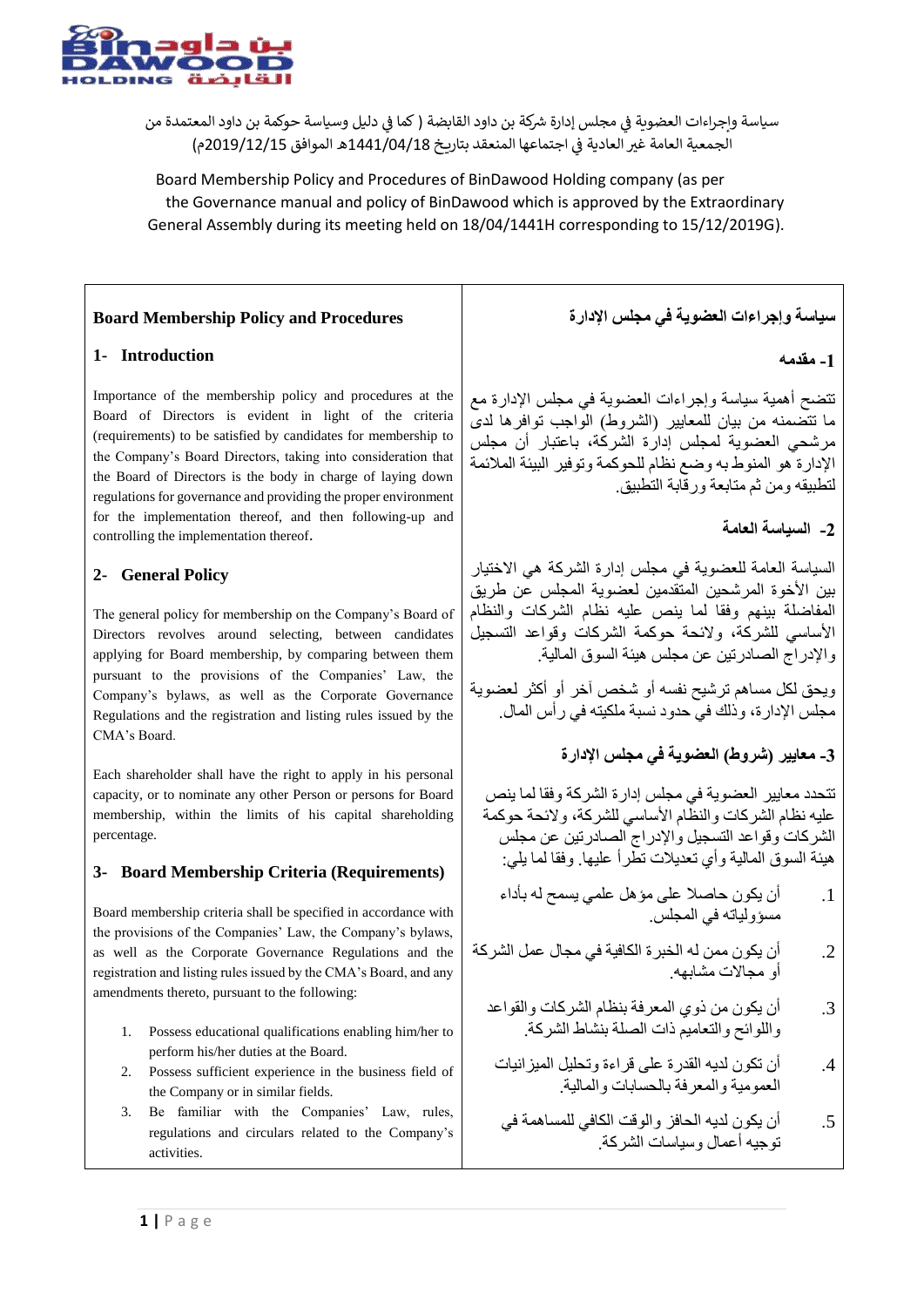

- 4. Be capable of reading and analyzing general balance sheets and knowledgeable in accounting and financial affairs.
- 5. Have the incentive and sufficient time to contribute in guiding the Company's business and policies.
- 6. Is independent in his thinking, and courageous in presenting opinions that affect strategic and commercial issues related to Company's activities.
- 7. Be educated, knowledgeable and keen to continue learning.
- 8. Be committed to serving the Company as a member of the Board of Directors for at least one full term as of the time of his election thereto.
- 9. Be well-mannered, honest and credible.
- 10. Not convicted of a crime that violates honor and fiduciary duty.
- 11. No decision has been passed against him by the CMA.
- 12. Have no conflict of interests with the Company.
- 13. Have no direct or indirect interest in the activities and contracts made on behalf of the Company except with prior authorization of the General Assembly – Article 71 of the Companies' Law.
- 14. Participate in activities that may compete with those of the Company, or engage in commerce related to that of the Company except after obtaining the consent of the General Assembly – Article 72 of the Companies' Law.
- 15. Not be a member of the Board of Directors in more than five (5) joint stock listed companies.
- 16. Shall comply with all articles and items relating to membership in the Board of Directors of joint stock companies as set forth under the Companies' Law and the CMA's regulations.
- 17. It is impermissible (except with the prior written consent of the competent authorities) for any Person to apply for membership in the Board of Directors, if such Person held said position at a company that was liquidated, or was dismissed from another company.
- 18. Agree to be interviewed by the Company's Nomination and Remuneration Committee.

### **4- Board Membership Procedures**

- Consent by the Board of Directors to start accepting applications for nomination to the Board, approving the term for filing the applications and the agenda of the Ordinary General Assembly for voting on the appointment of Board members, whenever the rules or surrounding conditions so require.
- Bringing the issue before the Ministry of Commerce and Investment to approve the agenda of the ordinary General Assembly and the form of announcement calling Company
- .6 أن يكون ممن يتمتع باالستقاللية في الفكر والشجاعة في تقديم آراءه الخاصة في الأمور الاستراتيجية والتجارية في مجال نشاط الشركة.
	- .7 أن يكون من ذوي العلم والمعرفة والمداومة على التعلم.
	- .8 أن يكون لديه التزام بخدمة الشركة كعضو مجلس إدار ة لدور ة كاملة على الأقل منذ بداية انتخابه.
- 9. أن يتمتع بالأخلاق والاستقامة والأمانة والمصداقية.
- .10 أال يكون قد تم إدانته بجريمة مخلة بالشرف واألمانة.
- .11 أال يكون قد صدر ضده قرارا من هيئة السوق المالية.
	- .12 أال يكون له أي تضارب في المصالح مع الشركة.
- .13 أال يكون له أي مصلحة مباشرة أو غير مباشرة في األعمال والعقود التي تتم لحساب الشركة إال بعد الحصول على موافقة الجمعية. مادة )71( من نظام الشركات.
- .14 أال يكون مشتركا بأي عمل من شأنه منافسة الشركة أو أن يتاجر في أحد فروع النشاط الذي تزاوله الشركة إال بعد الحصول على موافقة الجمعية. مادة )72( من نظام الشركات.
	- .15 أال يكون عضو مجلس إدارة في أكثر من خمسة شركات مساهمة مدرجة.
	- .16 االلتزام بكافة المواد والبنود الخاصة بالعضوية في مجلس إدارة الشركات المساهمة الواردة بنظام الشركات ولوائح هيئة السوق المالية.
- .17 ال يجوز )إال بموافقة كتابية مسبقة من الجهات ذات الاختصاص) أن يرشح لعضوية مجلس الإدارة كل من شغل نفس المركز في شركة صفيت أو تم عزله في شركة أخرى.
	- .18 الموافقة على إجراء المقابلـة الشخصيـة مع لجنـة الترشيحات والمكافآت بالشركة.
		- **-4 إجراءات العضوية في مجلس اإلدارة**

موافقة مجلس اإلدارة على فتح باب الترشح لعضوية المجلس، واعتماد فترة تقديم طلبات الترشح وجدول أعمال الجمعية العمومية العادية للتصويت على تعيين أعضاء مجلس اإلدارة متى اقتضت القواعد أو ظروف الحال لذلك.

العرض على وزارة التجارة واالستثمار للموافقة على كل من: جدول أعمال الجمعية العمومية العادية، وصيغة اإلعالن عن دعوة مساهمي الشركة للترشيح لأعضاء مجلس الإدارة لدورته (الجديدة).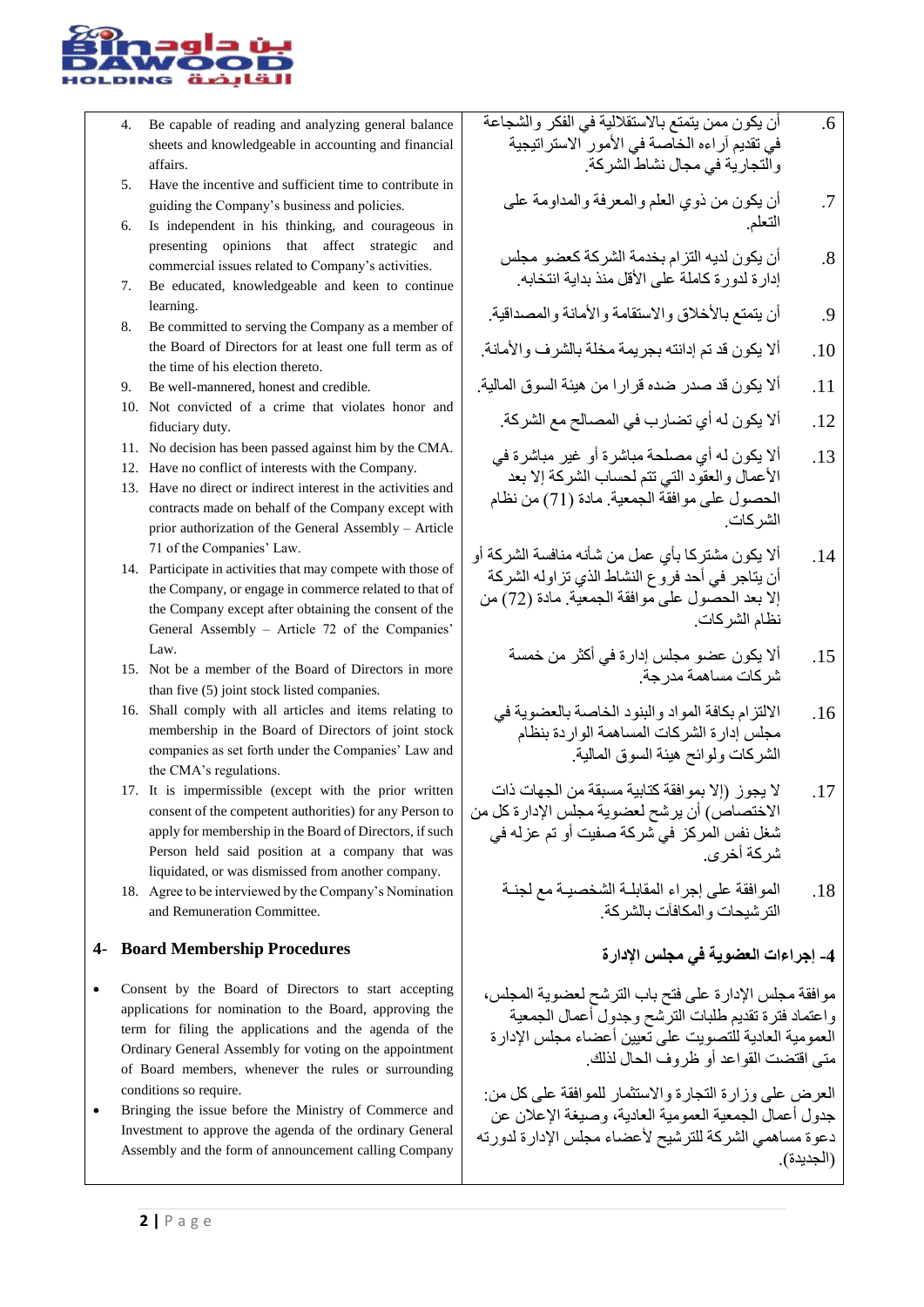

shareholders to apply for Board membership for the term (New term).

- Announcing the call for Company shareholders to apply as candidates or to nominate another Person or more as candidates for membership on the Board for the term (New term).
- Company shareholders desirous of personally applying or nominating another Person or persons, for membership on the Company's Board of Directors, shall:
- File an application with (inform) the Company's Management of his desire to apply for Board membership, and his willingness to undertake the responsibilities associated with said membership.
- Complete Form No. (3), issued by the CMA, as per CMA Circular number 4/2359, issued on 12/04/1431H, both of which can be obtained from the websites of the Ministry and the CMA.
- Candidates shall submit their applications to the Company in one of the following manners:
- 1) Present themselves at the Company's head office (c/o: the Nomination and Remuneration Committee) at the following address: Al Madinah Road, P.O. Box 51190, Jeddah 21543, the Kingdom of Saudi Arabia.
- 2) By express mail at Al Madinah Road, P.O. Box 51190, Jeddah 21543, the Kingdom of Saudi Arabia, Attention: the Nomination and Remuneration Committee.
- 3) By fax at no. +966 12 605 7859.
- Attach copies of his qualifications and experience in the Company's business sector.
- Submit a separate record of the important and major works and achievements made by the candidate in the course of his membership on other Boards of Directors or in Senior Executive and administrative positions occupied during the previous ten years, and the current profession.
- Attach a statement of the companies' Boards of Directors where he was a member, and the terms thereof, in addition to a certified letter from each company stating the term of his membership, the number of sessions in each term, the percentage of the times he attended Board meetings, and the Board subcommittees in which he was a member and his attendance record therein, as well as a summary of the annual financial results achieved by such companies during his Board tenure.
- Attach a statement of the joint stock companies where he is still a member of the Board of Directors.
- Attach a statement of the companies where he participated in the management or ownership thereof, and that conducted activities similar to those of the Company.
- For natural persons, attach a copy of the National Identity Card / Family Register; and, for companies and establishments, the Commercial Register, in addition to the candidate's contact numbers and three personal photographs.

اإلعالن عن دعوة مساهمي الشركة للترشح أو لترشيح شخص آخَر أو أكثر لعضوية مجلس الإدارة لدورته (الجديدة).

على الأخوة مساهمي الشركة الراغبين في الترشح أو ترشيح شخص آخر أو أكثر لعضوية مجلس إدارة الشركة القيام بما يلى:

التقدم بطلب )إخطار( إلدارة الشركة برغبة المساهم في ترشيح نفسـه واستعداده للقيام بالمسؤوليات المنوطة بعضويـة المجلس.

تعبئة النموذج الصادر من هيئة السوق الماليـة رقم )3( حسب تعميم الهيئة رقم 2359/4 الصادر بتاريخ 1431/04/12هـ، والممكن الحصول عليهما من موقع الوزارة والهيئة.

على المرشحين تقديم طلباتهم للشركة بإحدى الطرق التالية:

- 1( الحضور لمقر الشركة )عناية لجنة الترشيحات والمكافآت( بالعنوان التالي: طريق المدينة، ص.ب ،51190 جدة ،21543 المملكة العربية السعودية.
- 2( بالبريد السريع: عناية لجنة الترشيحات والمكافآت، طريق المدينة، ص.ب ،51190 جدة ،21543 المملكة العربية السعودية.
	- 3( على الفاكس رقم: 7859 605 12 +966
	- إرفاق صور من مؤهالته وخبراته في مجال أعمال الشركة.
- تقديم سجال منفصال باألعمال واالنجازات الهامة والكبيرة التي حققها المرشح في عضوياته في مجالس اإلدارات التي شغلها أو في الوظائف التنفيذية واإلداريـة العليـا التي تقلدهـا خالل عشر سنوات سابقـة، والعمل الحالي.
- إرفاق بيان بمجالس إدارات الشركات التي تولى عضويتها وفتراتها وخطاب موثق من كل شركة يشتمل على فترة العضويـة وعدد جلسات كل دورة ونسبة حضور العضو لتلك الجلسات واللجان المنبثقة من المجلس المشترك فيهـا العضـو ونسبة حضوره بهـا، وملخص النتائج المالية التي حققتها الشركات التي تولى عضوية مجالس إداراتها خالل كل سنة من سنوات الدورة.
	- إرفاق بيان بالشركات المساهمة التي ال يزال يتولى عضو يتها.
	- إرفاق بيان بالشركات التي يشترك في إدارتها أو ملكيتها وتمارس أعمال شبيهة بأعمال الشركة.
	- إرفـاق صـورة بطاقـة الهوية الوطنية / العـائلـة لألفراد والسجل التجاري للشركات والمؤسسات وأرقام االتصال الخاصة بالمرشح وثالث صور شمسية شخصية له.
		- يتعين على المرشح أن يقدم ترجمة عربية معتمدة لأية وثائق أو مستندات مكتوبة بلغة أجنبية.
			- دراسة الطلبات من قبل لجنة الترشيحات والمكافآت الخاصـة بالشركة.
			- ترتيب المقابالت الشخصيـة لمن يقع عليهم االختيار المبدئـي.
		- عرض تقرير لمجلس اإلدارة يتضمن توصية لجنة الترشيحات والمكافآت بالمرشحين المؤهلين للعضوية،